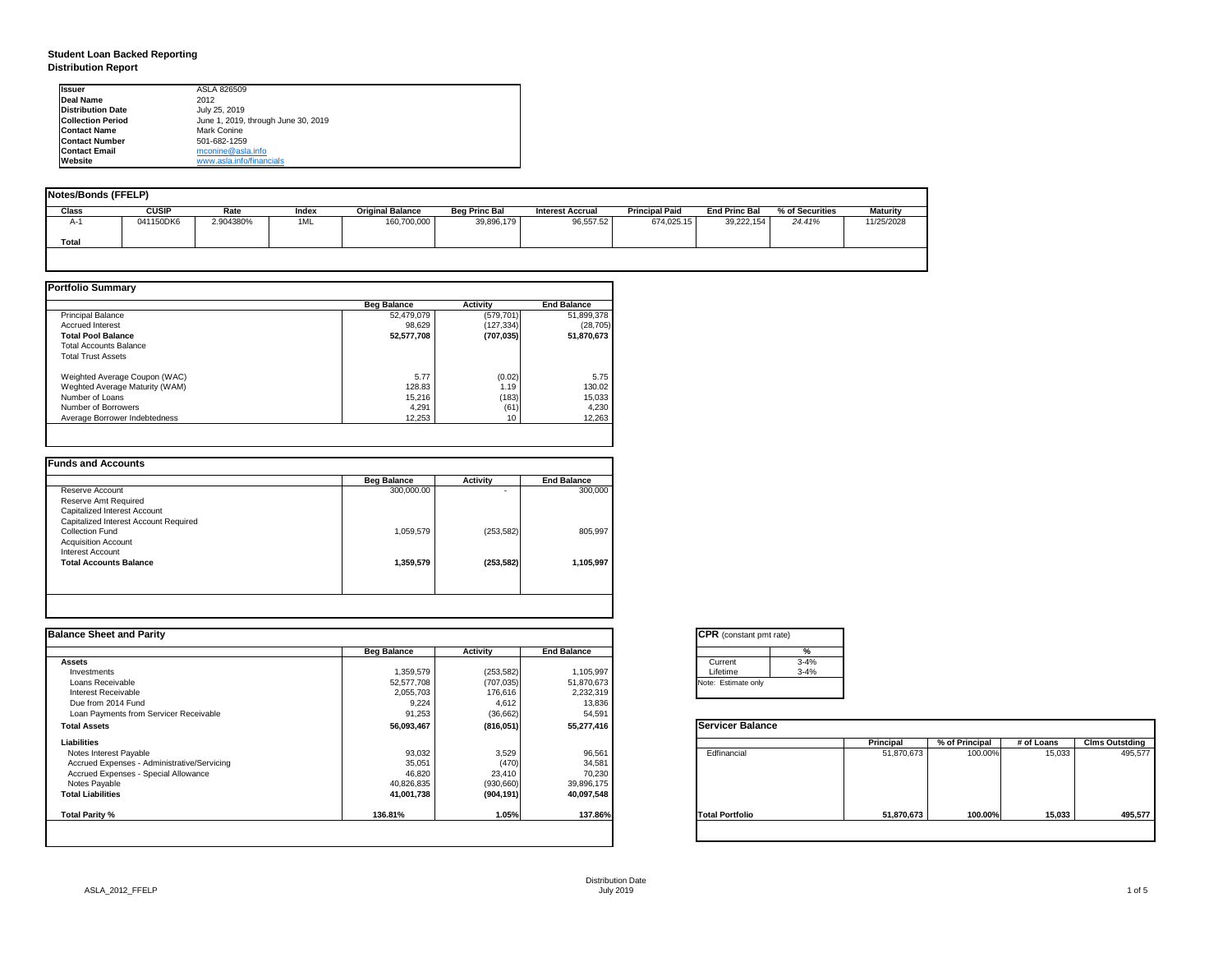## **Student Loan Backed Reporting Distribution Report**

## **Delinquency Status**

| <b>Portfolio by Loan Status</b> |                  |               |                  |               |                  |                |                  |               |                  |               |
|---------------------------------|------------------|---------------|------------------|---------------|------------------|----------------|------------------|---------------|------------------|---------------|
|                                 | # of Loans       |               | <b>Principal</b> |               |                  | % of Principal | <b>WAC</b>       |               | <b>WARM</b>      |               |
|                                 | <b>Beginning</b> | <b>Ending</b> | <b>Beginning</b> | <b>Ending</b> | <b>Beginning</b> | <b>Ending</b>  | <b>Beginning</b> | <b>Ending</b> | <b>Beginning</b> | <b>Ending</b> |
| In School                       | 22               | 22            | 100,029          | 100,029       | 0.19%            | 0.19%          | 6.17             | 6.17          | 118.42           | 118.42        |
| Grace                           |                  |               | 20,583           | 4,375         | 0.04%            | 0.01%          | 6.80             | 6.80          | 117.27           | 120.00        |
| Repayment                       |                  |               |                  |               |                  |                |                  |               |                  |               |
| Current                         | 10,273           | 9,625         | 33,456,474       | 30,792,961    | 63.63%           | 59.36%         | 5.97             | 5.95          | 138.82           | 141.86        |
| 31-60 Days Delinquent           | 704              | 360           | 2,892,502        | 1,495,285     | 5.50%            | 2.88%          | 5.92             | 6.10          | 124.67           | 123.75        |
| 61-90 Days Delinquent           | 309              | 342           | 1,193,815        | 1,480,932     | 2.27%            | 2.86%          | 6.12             | 5.95          | 118.99           | 124.76        |
| 91-120 Days Delingent           | 262              | 165           | 1,165,110        | 645,977       | 2.22%            | 1.25%          | 5.99             | 5.95          | 132.03           | 130.06        |
| 121-180 Days Delinquent         | 294              | 223           | 1,079,502        | 893,161       | 2.05%            | 1.72%          | 5.97             | 5.96          | 116.22           | 106.77        |
| 181-270 Days Delinquent         | 292              | 222           | 1,176,120        | 868,139       | 2.24%            | 1.67%          | 6.12             | 6.16          | 106.89           | 114.05        |
| 271+ Days Delinquent            | 117              | 53            | 529,443          | 247,126       | 1.01%            | 0.48%          | 5.96             | 6.03          | 118.46           | 103.61        |
| <b>Total Repayment</b>          | 12,251           | 10,990        | 41,492,967       | 36,423,581    | 78.92%           | 70.22%         | 5.98             | 5.97          | 135.32           | 138.43        |
| Forbearance                     | 1,331            | 2,371         | 5,307,341        | 9,496,271     | 10.09%           | 18.31%         | 6.04             | 6.07          | 129.94           | 127.66        |
| Deferment                       | 1,486            | 1,523         | 5,244,235        | 5,377,874     | 9.97%            | 10.37%         | 5.92             | 5.89          | 124.97           | 127.69        |
| <b>Claims in Progress</b>       | 114              | 125           | 399,412          | 468,544       | 0.76%            | 0.90%          | 6.01             | 6.01          | 117.64           | 135.08        |
| <b>Claims Denied</b>            |                  |               | 13,141           |               | 0.02%            |                | 5.16             |               | 101.00           |               |
| <b>Total Portfolio</b>          | 15,216           | 15,033        | 52,577,708       | 51,870,673    | 100.00%          | 100.00%        | 5.98             | 5.98          | 133.56           | 135.27        |
|                                 |                  |               |                  |               |                  |                |                  |               |                  |               |

|                                     | # of Loans       |               | <b>Principal</b> |               | % of Principal   |               | <b>WAC</b>       |               | <b>WARM</b>      |               |
|-------------------------------------|------------------|---------------|------------------|---------------|------------------|---------------|------------------|---------------|------------------|---------------|
|                                     | <b>Beginning</b> | <b>Ending</b> | <b>Beginning</b> | <b>Ending</b> | <b>Beginning</b> | <b>Ending</b> | <b>Beginning</b> | <b>Ending</b> | <b>Beginning</b> | <b>Ending</b> |
| Current                             | 10,273           | 9,625         | 33,456,474       | 30,792,961    | 80.63%           | 84.54%        | 5.97             | 5.95          | 138.82           | 141.86        |
| 31-60 Days Delinquent               | 704              | 360           | 2,892,502        | 1,495,285     | 6.97%            | 4.11%         | 5.92             | 6.10          | 124.67           | 123.75        |
| 61-90 Days Delinquent               | 309              | 342           | 1,193,815        | 1,480,932     | 2.88%            | 4.07%         | 6.12             | 5.95          | 118.99           | 124.76        |
| 91-120 Days Delingent               | 262              | 165           | 1,165,110        | 645,977       | 2.81%            | 1.77%         | 5.99             | 5.95          | 132.03           | 130.06        |
| 121-180 Days Delinquent             | 294              | 223           | 1,079,502        | 893,161       | 2.60%            | 2.45%         | 5.97             | 5.96          | 116.22           | 106.77        |
| 181-270 Days Delinquent             | 292              | 222           | 1,176,120        | 868,139       | 2.83%            | 2.38%         | 6.12             | 6.16          | 106.89           | 114.05        |
| 271+ Days Delinquent                | 117              | 53            | 529,443          | 247,126       | 1.28%            | 0.68%         | 5.96             | 6.03          | 118.46           | 103.61        |
| <b>Total Portfolio in Repayment</b> | 12,251           | 10,990        | 41,492,967       | 36,423,581    | 100.00%          | 100.00%       | 5.98             | 5.97          | 135.32           | 138.43        |

| Portfolio by Loan Type                  |                  |               |                  |               |                  |               |                  |               |                  |               |
|-----------------------------------------|------------------|---------------|------------------|---------------|------------------|---------------|------------------|---------------|------------------|---------------|
|                                         | # of Loans       |               | <b>Principal</b> |               | % of Principal   |               | <b>WAC</b>       |               | <b>WARM</b>      |               |
|                                         | <b>Beginning</b> | <b>Ending</b> | <b>Beginning</b> | <b>Ending</b> | <b>Beginning</b> | <b>Ending</b> | <b>Beginning</b> | <b>Ending</b> | <b>Beginning</b> | <b>Ending</b> |
| <b>Subsidized Consolidation Loans</b>   |                  |               |                  |               |                  |               |                  |               |                  |               |
| <b>Unsubsidized Consolidation Loans</b> |                  |               |                  |               |                  |               |                  |               |                  |               |
| <b>Subsidized Stafford Loans</b>        | 8,589            | 8,476         | 23,915,088       | 23,573,104    | 45.49%           | 45.45%        | 5.87             | 5.87          | 123.82           | 125.24        |
| <b>Unsubsidized Stafford Loans</b>      | 6,416            | 6,349         | 27,323,613       | 26,980,337    | 51.97%           | 52.01%        | 5.97             | 5.97          | 142.91           | 144.93        |
| <b>PLUS/GradPLUS Loans</b>              | 211              | 208           | 1,339,007        | 1,317,232     | 2.55%            | 2.54%         | 8.15             | 8.15          | 116.84           | 117.03        |
| <b>SLS Loans</b>                        |                  |               |                  |               |                  |               |                  |               |                  |               |
| <b>Total Portfolio</b>                  | 15,216           | 15,033        | 52,577,708       | 51,870,673    | 100.00%          | 100.00%       | 5.98             | 5.98          | 133.56           | 135.27        |

|                                            |                  | # of Loans    |                  | <b>Principal</b> | % of Principal   |               | <b>WAC</b>       |        | <b>WARM</b>      |               |
|--------------------------------------------|------------------|---------------|------------------|------------------|------------------|---------------|------------------|--------|------------------|---------------|
|                                            | <b>Beginning</b> | <b>Ending</b> | <b>Beginning</b> | <b>Ending</b>    | <b>Beginning</b> | <b>Ending</b> | <b>Beginning</b> | Ending | <b>Beginning</b> | <b>Ending</b> |
| Graduate / 4-Year Loans                    | 11,747           | 11,601        | 42,049,830       | 41,391,064       | 79.98%           | 79.80%        | 5.98             | 5.98   | 133.05           | 134.82        |
| 2-Year Loans                               | 3,196            | 3,159         | 9,869,867        | 9,823,858        | 18.77%           | 18.94%        | 5.98             | 5.98   | 135.96           | 137.38        |
| Proprietary / Technical / Vocational Loans | 273              | 273           | 658,011          | 655,751          | 1.25%            | 1.26%         | 5.92             | 5.92   | 130.25           | 132.27        |
| Unknown (Consolidation) Loans              |                  |               |                  |                  |                  |               |                  |        |                  |               |
| Other Loans                                |                  |               |                  |                  |                  |               |                  |        |                  |               |
| <b>Total Portfolio</b>                     | 15,216           | 15,033        | 52,577,708       | 51,870,673       | 100.00%          | 100.00%       | 5.98             | 5.98   | 133.56           | 135.27        |

|                        |                  | # of Loans    |                  |               | % of Principal   |               |
|------------------------|------------------|---------------|------------------|---------------|------------------|---------------|
|                        | <b>Beginning</b> | <b>Ending</b> | <b>Beginning</b> | <b>Ending</b> | <b>Beginning</b> | <b>Ending</b> |
| <b>Fixed Loans</b>     | 8,841            | 8,716         | 34,994,853       | 34,484,265    | 66.56%           | 66.48%        |
| Variable Loans         | 6,375            | 6,317         | 17,582,856       | 17,386,408    | 33.44%           | 33.52%        |
| T-Bill Loans           | 6,375            | 6,317         | 17,582,856       | 17,386,408    | 33.44%           | 33.52%        |
| <b>CMT Loans</b>       |                  |               |                  |               |                  |               |
| <b>Total Portfolio</b> | 15,216           | 15,033        | 52,577,708       | 51,870,673    | 100.00%          | 100.00%       |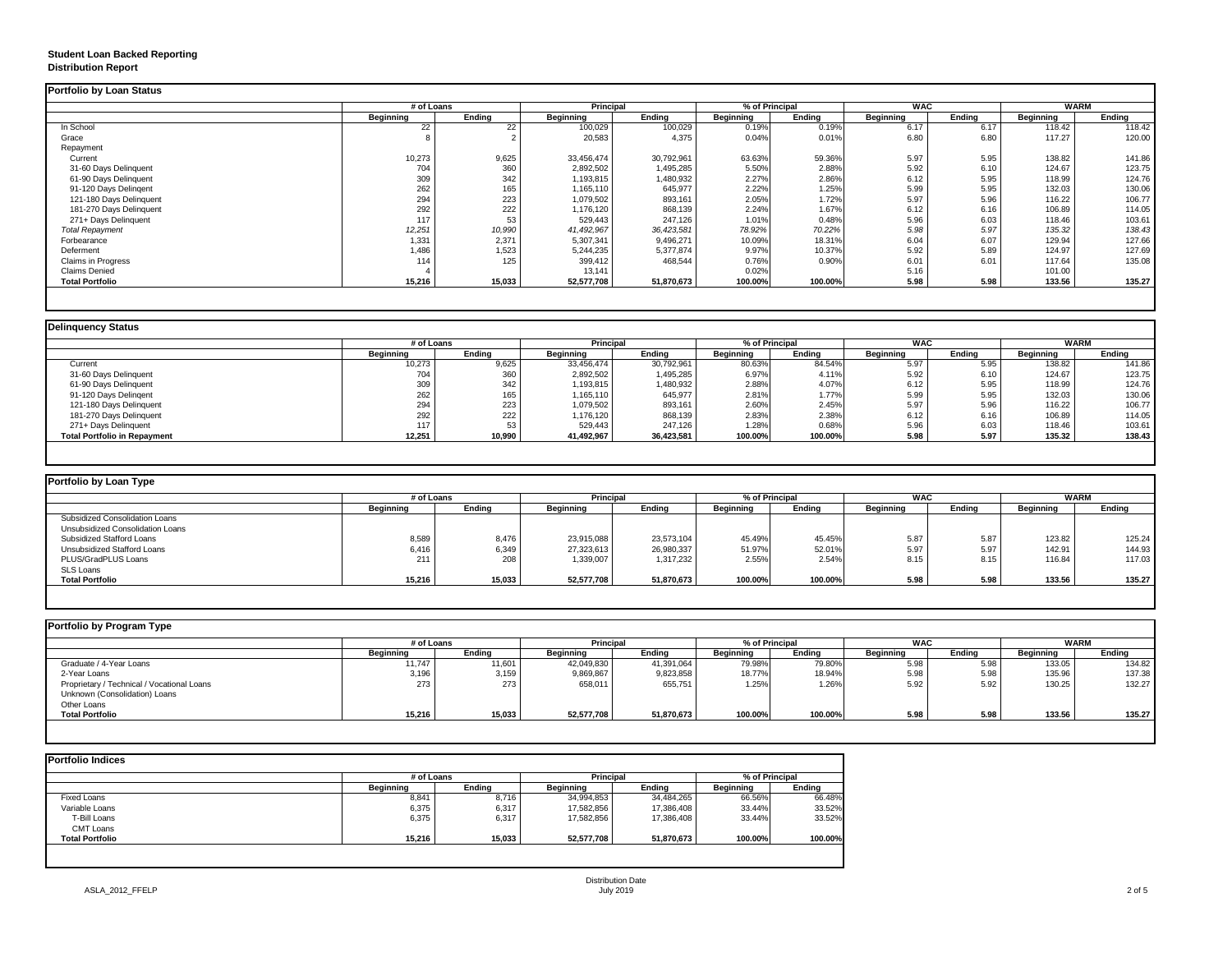**Distribution Date** July 25, 2019<br> **Collection Period** June 1, 2019, through Jun June 1, 2019, through June 30, 2019

# **Collection Activity**

| <b>Collection Account</b>                                                                    | as of 6/30/2019 |
|----------------------------------------------------------------------------------------------|-----------------|
| Beginning Balance - June 1, 2019                                                             | 1,059,579       |
| <b>Collection Amount Received</b>                                                            | 802,787         |
| <b>Recoveries</b>                                                                            |                 |
| Reserve Account                                                                              |                 |
| <b>Excess of Required Reserve Account</b>                                                    |                 |
| Interest on Investment Earnings                                                              | 3,210           |
| Capitalized Interest Account (after a stepdown or release date)                              |                 |
| <b>Acquisition Account</b>                                                                   |                 |
| <b>Payments from Guarantor</b>                                                               |                 |
| Transfer from 2010 Collection Fund for correction of error                                   |                 |
| <b>Required Repurchases</b>                                                                  |                 |
| Special Allowance Payable to Department of Education                                         |                 |
| <b>Consolidation Rebate Fees</b>                                                             |                 |
| Rating Agency Surveillance Fees                                                              |                 |
| Principal payments, interest payments, administration fees, servicing fees, and trustee fees | (1,059,579)     |
| Other Amounts Received in Collection                                                         |                 |
| <b>Total Available Funds</b>                                                                 | 805,997         |

| <b>Fees Due for Current Period</b> | as of 6/30/2019 |
|------------------------------------|-----------------|
| <b>Indenture Trustee Fees</b>      | 833.33          |
| <b>Servicing Fees</b>              | 30,258          |
| <b>Administration Fees</b>         | 4,323           |
| Late Fees                          |                 |
| Other Fees                         |                 |
| <b>Total Fees</b>                  | 35,414.33       |
|                                    |                 |
| <b>Cumulative Default Rate</b>     | as of 6/30/2019 |
|                                    |                 |

| Current Period Defaults (\$)                                                                         | 141,239.29      |
|------------------------------------------------------------------------------------------------------|-----------------|
| Cumulative Defaults (\$)                                                                             | 42,945,579.08   |
| Cumulative Default (% of original pool balance)                                                      | 26.75%          |
| Cumulative Default (% of cumulative entered repayment balance) <sup>a</sup>                          | 82.96%          |
| Current Period Payments (Recoveries) from Guarantor (\$)                                             | 177,948.14      |
| Current Period Borrower Recoveries (\$)                                                              | n/a             |
| Cumulative Recoveries (\$) <sup>b</sup>                                                              | \$40,207,736.52 |
| Cumulative Recovery Rate (%)                                                                         | 93.62%          |
| Cumulative Net Loss Rate (%)                                                                         | 1.71%           |
| Servicer Reject Rate (FFELP) (%)                                                                     |                 |
| Cumulative Servicer Reject Rate (FFELP) (%)                                                          |                 |
| Repayment balance includes all repayment loans with the exception of balances in claim status<br>la) |                 |
| Cumulative Recoveries includes 97% of claims in progress balances<br>b)                              |                 |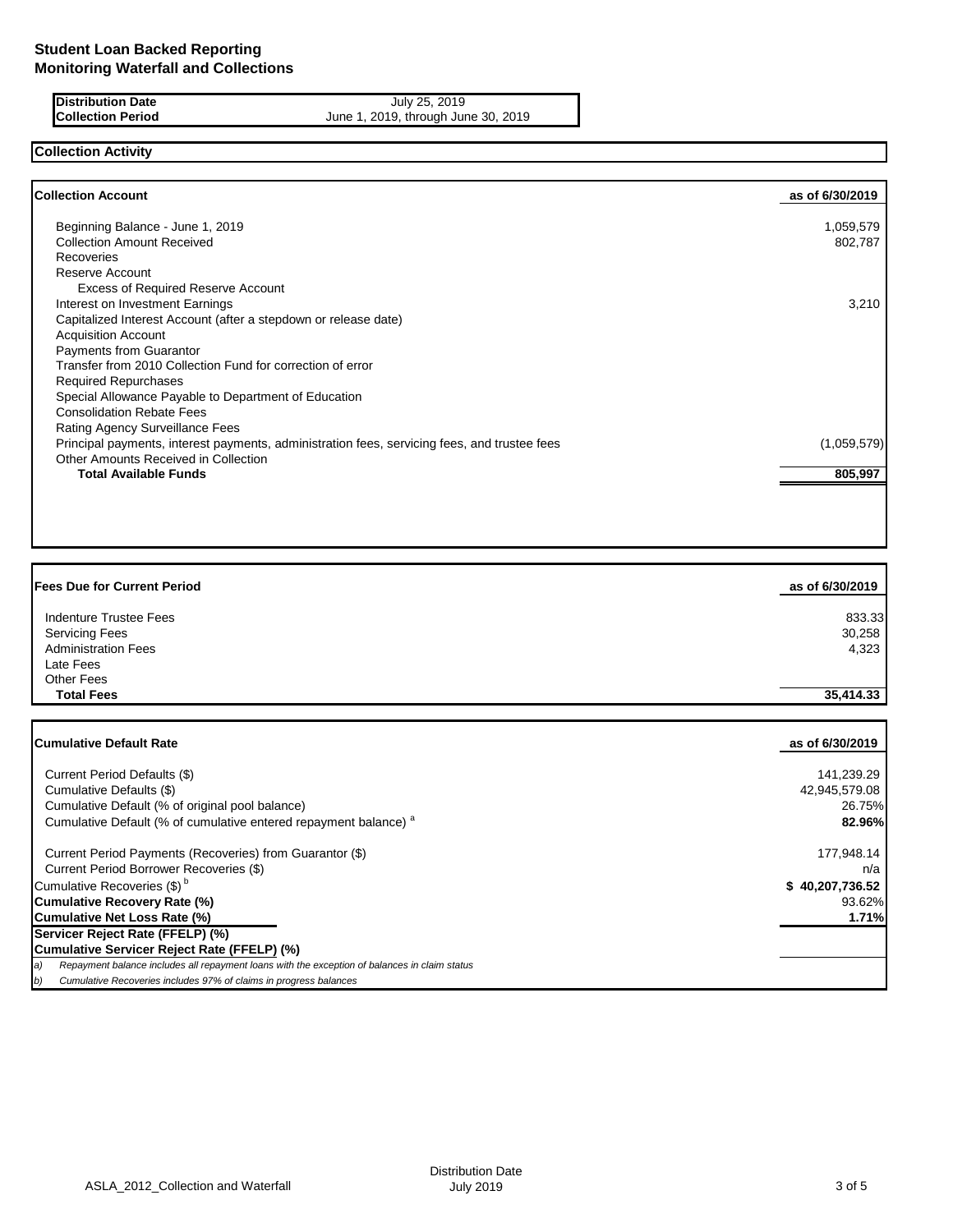# **Waterfall Activity**

| <b>Waterfall for Distribution</b>                                                         | <b>Amount Due</b> | <b>Amount Remaining</b> |
|-------------------------------------------------------------------------------------------|-------------------|-------------------------|
| <b>Total Available Funds</b>                                                              |                   | 805,997                 |
| First: Payments under any Joint Sharing Agreement                                         |                   |                         |
| <b>Second: Trustee Fees</b>                                                               | 833.33            | 805,163                 |
| Third: Servicing Fees and Backup Servicing Fees                                           | 30258             | 774,905                 |
| <b>Fourth: Administration Fees</b>                                                        | 4323              | 770,582                 |
| Fifth: Noteholder Interest                                                                | 96,557.52         | 674,025                 |
| Sixth: Reinstate the balance of the Reserve Fund up to the Specified Reserve Fund Balance |                   |                         |
| Seventh: Noteholder Principal, until paid in full                                         | 674,025.15        | (0)                     |
|                                                                                           |                   |                         |

| <b>Principal and Interest Distributions</b> | Class A-1  |
|---------------------------------------------|------------|
|                                             |            |
| Monthly Interest Due                        | 96,557.52  |
| Monthly Interest Paid                       | 96,557.52  |
| Interest Shortfall                          |            |
| Interest Carryover Due                      |            |
| Interest Carryover Paid                     |            |
| <b>Interest Carryover</b>                   | 0          |
| Monthly Principal Distribution Amount       | 674,025.15 |
| Monthly Principal Paid                      | 674,025.15 |
| Shortfall                                   |            |
| <b>Total Distribution Amount</b>            | 770,582.67 |
|                                             |            |

ヿ